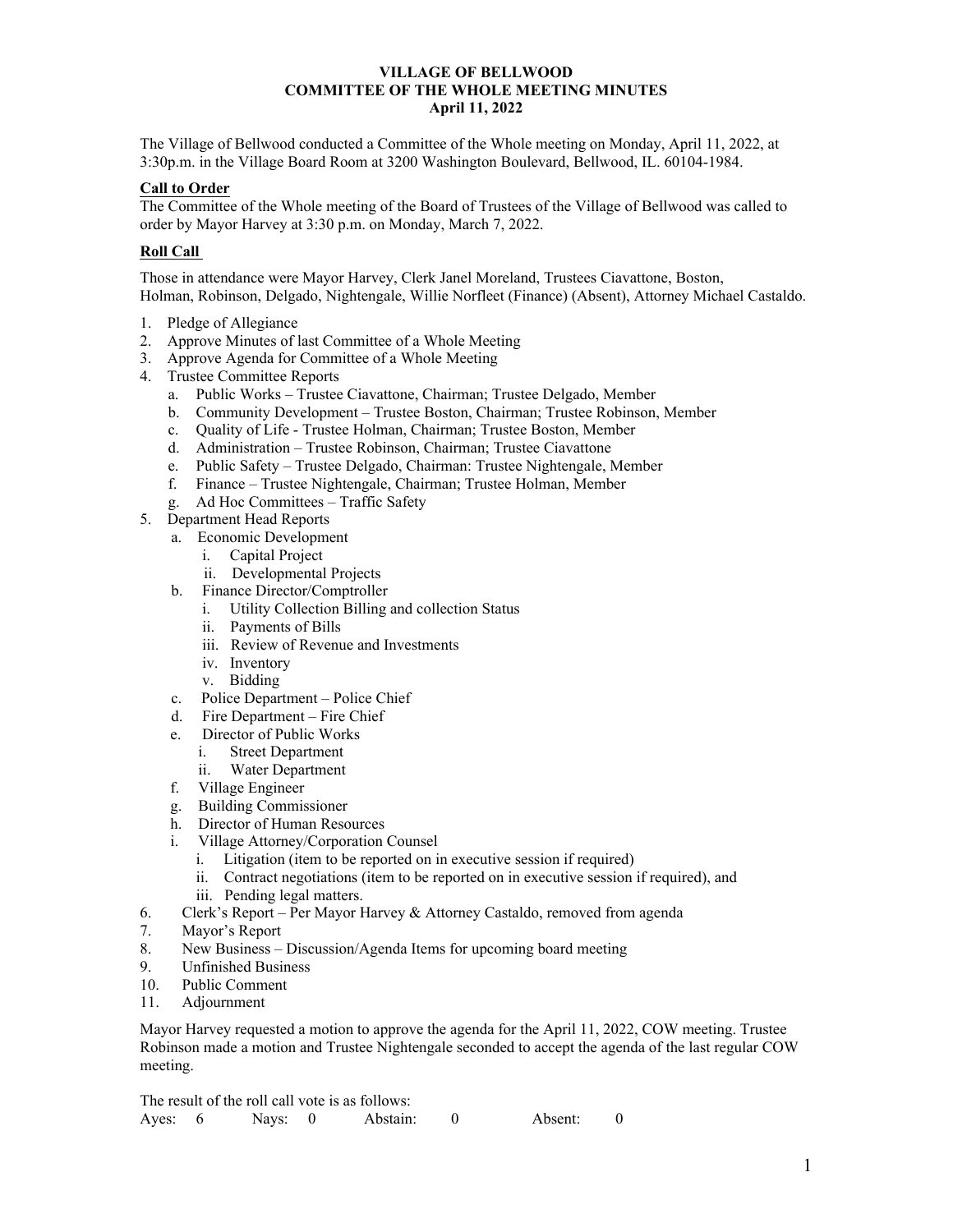Mayor Harvey requested a motion to approve the minutes of the March 7, 2022, Special COW meeting. Trustee Delgado made a motion and Trustee Boston seconded to accept the minutes of the last regular COW meeting.

The result of the roll call vote is as follows:

Ayes: 6 Nays: 0 Abstain: 0 Absent: 0

### **Committee Reports**

Trustee Ciavattone: regular report

Trustee Boston: regular report

Trustee Holman: regular report

Trustee Robinson: regular report

Trustee Delgado: regular report

Trustee Nightengale: regular report

Ad Hoc: no report

# **Department Head Reports**

### **Economic Development**

Peter Tsolis reported the following:

- i. There's a couple of items on the new business agenda for discussion mainly 130 & 132 49<sup>th</sup>. Those are the two new homes that the village is building. Those properties have created a bidding war. Those homes are selling for \$425,000., which is a record setting number in Bellwood within the last fifteen years. We anticipate those houses will be completed sometime in June.
- ii. Quik Trip properties most of the buildings are demoed except for one 602 Van Buren. Then starting construction phase for the Quik Trip Facility. That will take about five acres once it's completed
- iii. The senior Building is continuing. That property will transfer from the village to the developers sometime in early May. The grocery store that was there was for the Chicago Fire Episode that was filmed there. The producers want to commend everybody.
- iv. A lot of opportunities are coming down the pipe that is too early to discuss.
- v. On Mannheim, the restaurant/bar construction should begin shortly and will be open sometime this fall.
- vi. The Governor did pass the budget this past week and the money we had appropriated has been reappropriated for the village.
- vii. Trustee Boston asked would there be a ribbon cutting for the Duke Project? Peter We think but we don't know when.
- viii. Trustee Robinson Asked did you say they're offering \$425K for the houses or that's what they're selling for? Peter – That's what their contract is for \$425K a piece. Michael Castaldo – The first offer on 130 49<sup>th</sup> they approved was for \$380K and the buyer withdrew. On 132 49<sup>th</sup> multiple offers came in for  $$425K$  so they switched the other person to 130 49<sup>th</sup>. Which when you all approved the surplus property, they were listed at \$369K.

# **Finance Director/Comptroller**

Willie Norfleet was absent, and no report was given for the Finance Department.

- i. Utility billing, we are on target so far this week. Compared to last year January totals Bellwood is up significantly approximately \$175K from last year.
- ii. Collections are behind last year from January to January by approximately \$57K. It will pick up as the year goes on, it's just a month-by-month assessment. Utilities bills that are going out a notice is going out recognizing that the County is allowing those who need financial help with their water. The flyer will be put in there so they can call and get help with their utility bill. It has to be \$250 over the amount up to \$1500.
- iii. The investment part of our situation, we are doing pretty good as far as cash flow is concerned. We have good resources compared to last year January. We're significantly higher than a year ago. year-to-date collections compared to last year this same time went up about two hundred thirty thousand dollars. We're doing very well, holding steady. It's almost business as usual. We're doing very well.
- iv. The bill paying that we have for the month is \$1.4 million total.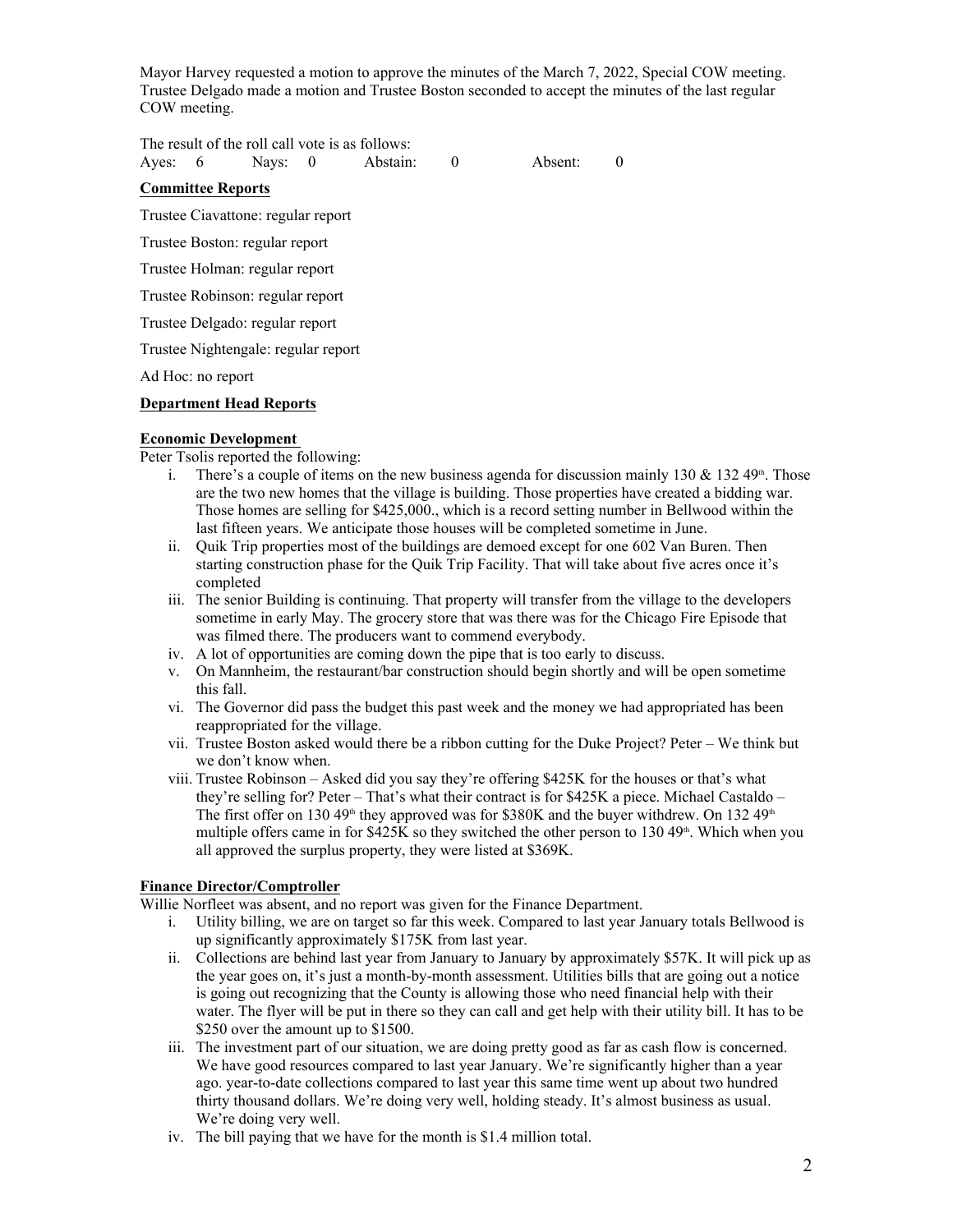# **Police Department**

Chief Allen reported the following:

- i. The new cleaning crew is doing very well in the police department.
- ii. We have four new officers that will be taking the power test within the next couple of weeks. One is taking it tomorrow and two more on the  $19<sup>th</sup>$  and one more on the  $30<sup>th</sup>$ . If they pass, they will be starting the academy early May.
- iii. I am one of four chiefs that have been chosen from this region to attend the FBI course in Quantico Virginia in July. Five-day course all expenses paid, tuition, travel, and food.
- iv. Thanks for participating in the donation to Ukraine. For the local law enforcement by donating some of their old vest to help the officers protecting their country.
- v. The radio program that was approved by the board a couple of months ago. We have them and just waiting for the program to be installed.
- vi. Attended a job fair at Triton on April  $5<sup>th</sup>$  with Homeland Security.
- vii. Looking to establish a new full time police eligibility list for the police department.
- viii. Softball game playing with Maywood and Broadview Police Department on June  $25<sup>th</sup>$ .
- . ix. The detective division caught a couple of burglars that burglarized Tops & Bottoms. I think they did an excellent job. I'm looking to give them some recognition.
- x. The Chicago Fire Detail went very well while filming.
- xi. Kopy Kat Printing got hit by a drunk driver I talked with him about the damage to his business. Dawood's father passed away.

# **Fire Department**

Chief Dombek reported the following:

- i. Fire Department anticipates hiring one new full time fire fighter. Paramedics are fully staffed.
- ii. Last COW Meeting I brought out our new air packs that we received through a grant. They have been used in a few emergencies.
- iii. Last month we responded to three hundred and fifteen calls.

### **Director of Public Works**

Arnie Brown Assistant Superintendent reported in Superintendent Marty Walker's absence and reported the following:

- i. April  $4<sup>th</sup>$  Yard waste and branch pick up will start. Residents will not have to use the stickers this year. We do require to still use the biodegradable paper bags and placed in the front of your house.
- ii. Starting May 2-May 6 Clean up week. We will pick up all garbage with the exception of construction materials. We will also pick up tires and appliances on that week on your garbage day.

#### **Village Engineer**

No one attended and there was no report from the Village Engineer.

# **Building Commissioner**

Jim Stock reported the following:

- i. Temporary occupancy has been given to Duke Realty to allow Pure Foods to store some of their products. Got a call from rack contractors and they're asking for an inspection on that this week.
- ii. Been talking to Quik Trip. Waiting for them to send us the final list of contractors and fees. We're done with our part.

#### **Director of Human Resources**

Tonita LeShore reported the following:

- i. We updated all the mandatory labor postings for both State of Illinois and the Federal. Each department received one each.
- ii. All staff completed the mandatory training on customer service and sexual harassment.
- iii. Lastly, monthly we have been trying to put frequently ask questions by our residents as it pertains to each department.
- iv. Friday, we gave out the applications for the youth summer work program which will start on June 20<sup>th</sup>. We have thirty students interested in summer employment.

# **BOEM**

Mike Sabel reported the following:

i. They passed their annual siren inspections.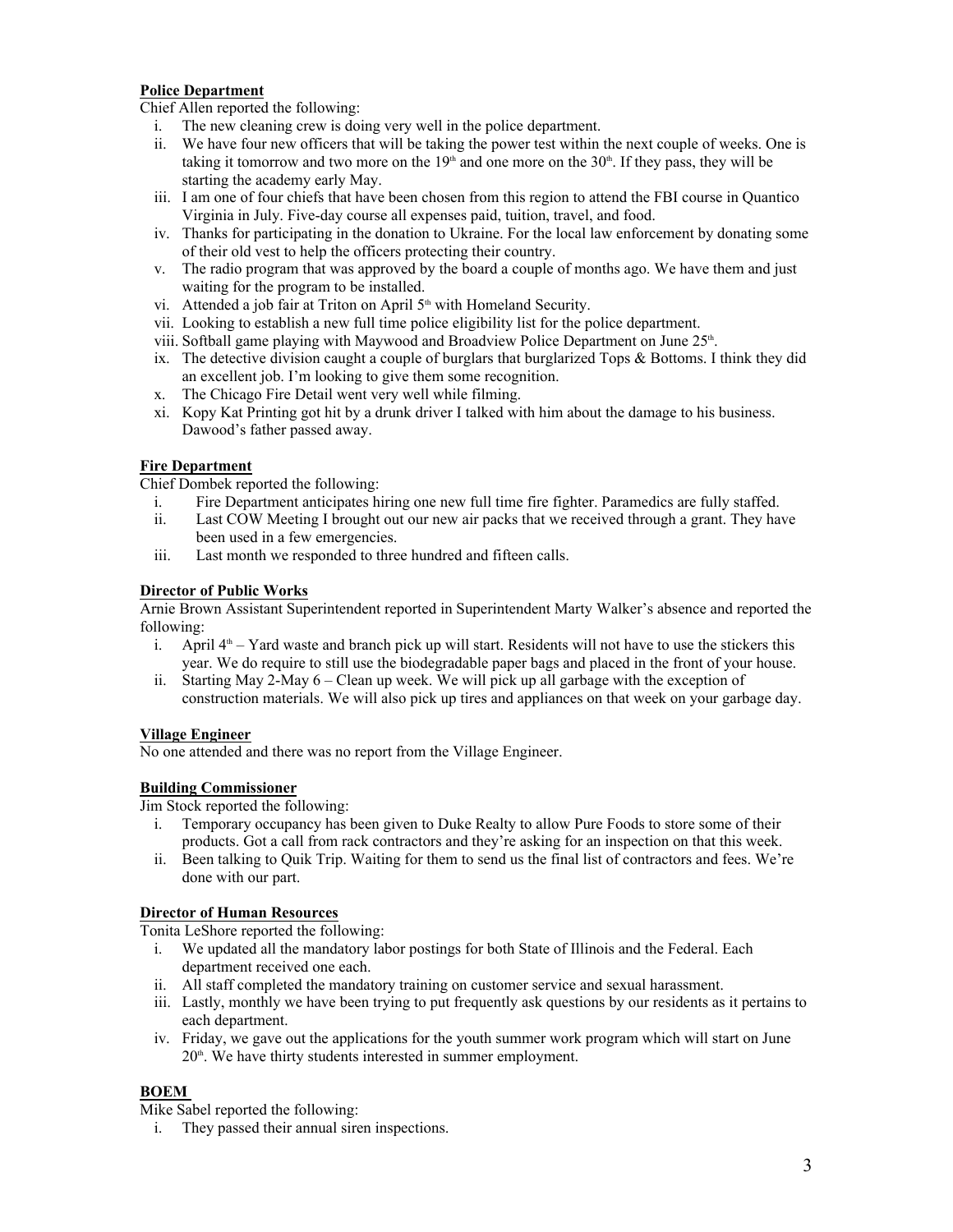ii. Our department went to Triton College, and we picked up about five names. We interviewed two gentlemen. I think they're from Bellwood but not sure.

**Village Clerk -** The Village Clerk Report has been removed from the COW Agenda and the Clerk was not asked to report.

#### **Mayor**

Mayor Harvey reported the following:

- i. I would like to thank the police department for the donation of bullet proof vests to Ukraine. Me, myself and some other mayors along with Black Men United & Brothers and Sisters of Ukraine donated nine truckloads of supplies to Brothers and Sisters in Ukraine, which is going to help them.
- ii. We had a mayors' forum in the village of Broadview hosted by Delta Sigma Org. they had great people there from the organization. Me, Broadview, Maywood, and forest park mayor talked about what is going on in our communities. Our communities are working together. In the past they used to fight against each other for resources. Bellwood and Broadview are working together strongly to get resources that is going to help our communities.
- iii. Chicago Fire did a wonderful job. We enjoyed working with them.
- iv. We still under economic development a couple of restaurants. A bar and grill looking to open in the community. They are on board with the zoning requirements and dropping off plans of their business portfolio to see if Bellwood is a good fit for them.
- v. Cement Mason's Wellness Center will be opening soon. There will be a groundbreaking for that. It is almost complete. There are six or seven union organizations to open the wellness center in Bellwood.
- vi. Myself and other mayors sat down with PLCCA last week along with Amazon. We are working together to get a piece of the pie. We have an Amazon in Melrose Park and one in Broadview for our residents especially our young black men to have an opportunity working for Amazon.
- vii. We're gonna ensure that our young people in our work program have the opportunity and still do mentoring pieces in our program. We're gonna take field trips the Amazon plants to see how the robotics of Amazon actually works.

#### **New Business**

Attorney Castaldo reported the following:

i. Several items listed under new business on today's agenda. Most of which will appear on the consent agenda for next week's meeting.

**Items A & B** – Peter has already reported on the 130 & 132 49<sup>th</sup> new homes. Those contracts are in Dropbox for your review for \$425,000.

**Item C** – Assignment of the lease agreement which appears in Dropbox as well. Lease agreement is for the billboards previously approved. The owner of that agreement is signing it over to another purchaser and this approves the assignment that we accept it.

**Item D** – Tonita is working on the IHDA grant which we'll need approved. That will appear on the agenda for approval.

**Items E & F** - There are two matters coming from the Planning commission. One is a plat of consolidation, and the other is a 2400 Madison approval of a dynamic sign for Cement Masons. Those are in Dropbox and will appear next week for your approval.

**Item G** – Working through Illinois Municipal League suggestions to update the FOIA Policy. If you recall we approved the records retention policy, so this would be the next policy update from the municipal league.

**Item H** – There are several items from the street department. The Street Resurfacing. There are proposals out looking at resurfacing several streets throughout the village. Hopefully we can get that on the agenda for next week as well. I think we're waiting for one or two proposals still. **Item I** – In Dropbox is Proposal for generator. There are no repairs that can be made to keep it running for more years. The lowest bidder was \$80,000. Two other bids were \$140,000 and \$150,00 I believe.

**Item J** – The water main lining project is something that was initiated last year. Bids were received and review the lowest bidder was selected by the time EPA issued the permit it got too late in the year, too cold and too much snow, so that project is starting now. Pricing stayed the same and we will move forward with that project. That will appear before you next week as well.

#### **Unfinished Business**

None.